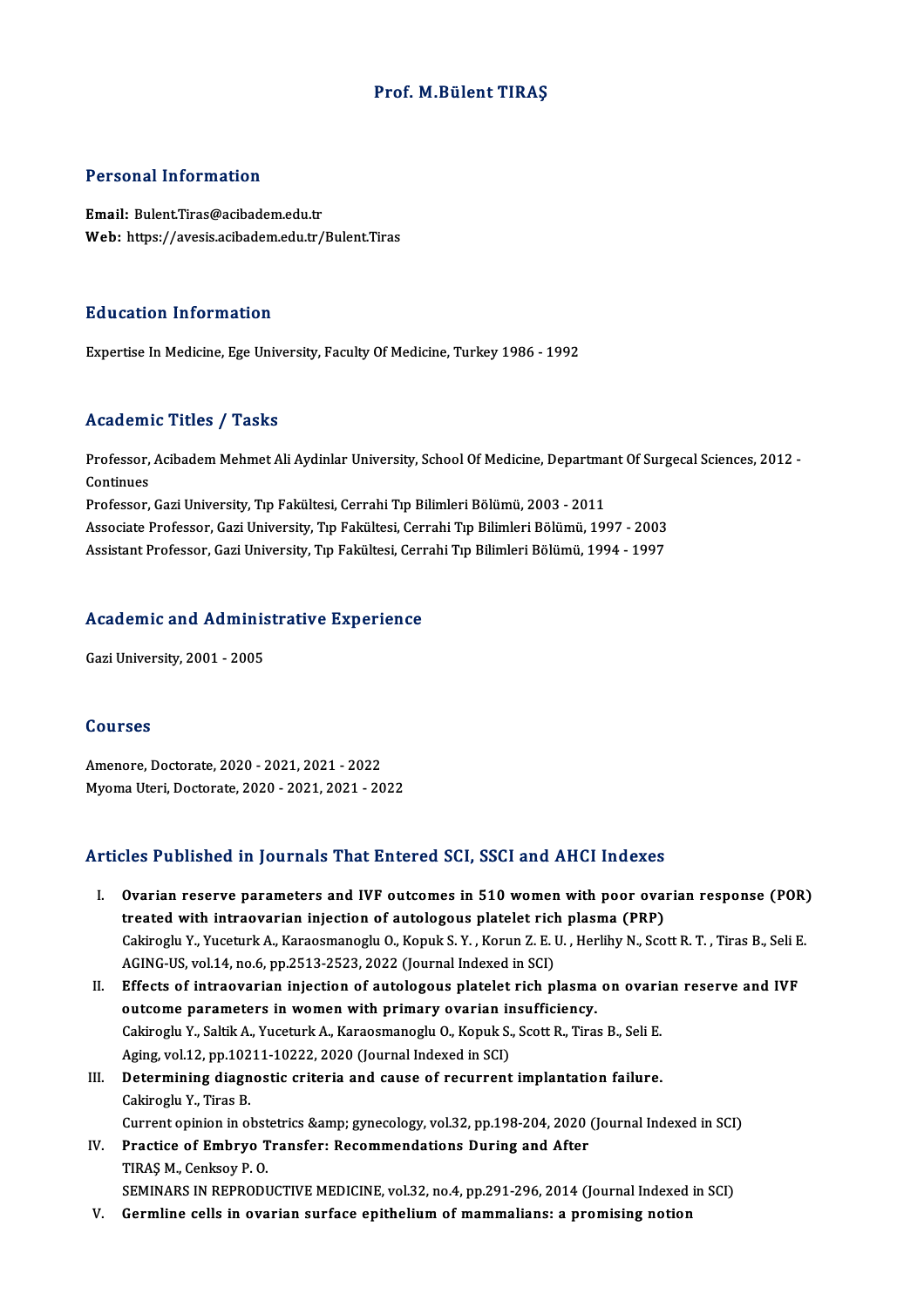Celik O., Celik E., TÜRKÇÜOĞLU I., YILMAZ E., Simsek Y., TIRAŞ M. Celik O., Celik E., TÜRKÇÜOĞLU I., YILMAZ E., Simsek Y., TIRAŞ M.<br>REPRODUCTIVE BIOLOGY AND ENDOCRINOLOGY, vol.10, 2012 (Journal Indexed in SCI)<br>Effect of blood and musus on the sussess rates of ombrue transfors Celik O., Celik E., TÜRKÇÜOĞLU I., YILMAZ E., Simsek Y., TIRAŞ M.<br>REPRODUCTIVE BIOLOGY AND ENDOCRINOLOGY, vol.10, 2012 (Journal Index<br>VI. Effect of blood and mucus on the success rates of embryo transfers.<br>Ting B. Komunica REPRODUCTIVE BIOLOGY AND ENDOCRINOLOGY, vol.10, 2012 ()<br>Effect of blood and mucus on the success rates of embry<br>Tiras B., Korucuoglu U., Polat M., Saltik A., Zeyneloglu H., Yarali H.<br>European journal of obstatries, superco VI. Effect of blood and mucus on the success rates of embryo transfers.<br>Tiras B., Korucuoglu U., Polat M., Saltik A., Zeyneloglu H., Yarali H.<br>European journal of obstetrics, gynecology, and reproductive biology, vol.165, Tiras B., Korucuoglu U., Polat M., Saltik A., Zeyneloglu H., Yarali H. European journal of obstetrics, gynecology, and reproductive biology, vol.165, pp.239-4<br>in SCI)<br>VII. Effect of air bubble localization after transfer on embryo transfer outcomes<br>Tipes B. Korveyorly H. Bolst M. Seltik A. Zo in SCI)<br><mark>Effect of air bubble localization after transfer on embryo trar</mark><br>Tiras B., Korucuoglu U., Polat M., Saltik A., Zeyneloglu H. B. , YARALI H.<br>FUROREAN JOURNAL OF ORSTETRICS & CYNECOLOCY AND RERRODL Effect of air bubble localization after transfer on embryo transfer outcomes<br>Tiras B., Korucuoglu U., Polat M., Saltik A., Zeyneloglu H. B. , YARALI H.<br>EUROPEAN JOURNAL OF OBSTETRICS & GYNECOLOGY AND REPRODUCTIVE BIOLOGY, Tiras B., Korucuoglu U., Polat M<br>EUROPEAN JOURNAL OF OBST<br>2012 (Journal Indexed in SCI)<br>Managament of endomatria EUROPEAN JOURNAL OF OBSTETRICS & GYNECOLOGY AND REPRODUCTIVE BIOLOGY<br>2012 (Journal Indexed in SCI)<br>VIII. Management of endometrial polyps diagnosed before or during ICSI cycles<br>Tines B. Kommodu II. Bolat M. Zaumelogiu H. B 2012 (Journal Indexed in SCI)<br>Management of endometrial polyps diagnosed before or during<br>Tiras B., Korucuoglu U., Polat M., Zeyneloglu H. B. , Saltik A., YARALI H.<br>REPRODUCTIVE PIOMEDICINE ONLINE vol 24 no 1 nn 122 129 20 Tiras B., Korucuoglu U., Polat M., Zeyneloglu H. B. , Saltik A., YARALI H.<br>REPRODUCTIVE BIOMEDICINE ONLINE, vol.24, no.1, pp.123-128, 2012 (Journal Indexed in SCI) Tiras B., Korucuoglu U., Polat M., Zeyneloglu H. B. , Saltik A., YARALI H.<br>REPRODUCTIVE BIOMEDICINE ONLINE, vol.24, no.1, pp.123-128, 2012 (Journal Indexed in SCI)<br>IX. Comparison of diagnostic accuracy of saline infusion s REPRODUCTIVE BIOMEDICINE ONLINE, vol.24, no.1, p<br>Comparison of diagnostic accuracy of saline in<br>and hysteroscopy in postmenopausal bleeding<br>Fingel B. Cunons M.7., Codikhasi A. Cunor H. Todo Comparison of diagnostic accuracy of saline infusion sonoh<br>and hysteroscopy in postmenopausal bleeding<br>Bingol B., Gunenc M. Z. , Gedikbasi A., Guner H., Tasdemir S., Tiras B.<br>ARCHIVES OF CYNECOLOCY AND OBSTETRICS, vol.294, and hysteroscopy in postmenopausal bleeding<br>Bingol B., Gunenc M. Z. , Gedikbasi A., Guner H., Tasdemir S., Tiras B.<br>ARCHIVES OF GYNECOLOGY AND OBSTETRICS, vol.284, no.1, pp.111-117, 2011 (Journal Indexed in SCI) Bingol B., Gunenc M. Z. , Gedikbasi A., Guner H., Tasdemir S., Tiras B.<br>ARCHIVES OF GYNECOLOGY AND OBSTETRICS, vol.284, no.1, pp.111-117, 2011 (Journal Indexed in SCI)<br>X. Comparison of diagnostic accuracy of saline infusio ARCHIVES OF GYNEO<br>Comparison of dia<br>and hysteroscopy<br><sup>Pingel P</sup>. Gunong 7 Comparison of diagnostic accuracy of saline infusion sor<br>and hysteroscopy<br>Bingol B., Gunenc Z., Gedikbasi A., Guner H., Tasdemir S., Tiras B.<br>JOUDNAL OF OPSTETPICS AND CYNAECOLOCY yol 31 no 1 nn l and hysteroscopy<br>Bingol B., Gunenc Z., Gedikbasi A., Guner H., Tasdemir S., Tiras B.<br>JOURNAL OF OBSTETRICS AND GYNAECOLOGY, vol.31, no.1, pp.54-58, 2011 (Journal Indexed in SCI) XI. Impact of embryo replacement depth on in vitro fertilization and embryo transfer outcomes Tiras B., Polat M., Korucuoglu U., Zeyneloglu H. B., YARALI H. FERTILITY AND STERILITY, vol.94, no.4, pp.1341-1345, 2010 (Journal Indexed in SCI) Tiras B., Polat M., Korucuoglu U., Zeyneloglu H. B. , YARALI H.<br>FERTILITY AND STERILITY, vol.94, no.4, pp.1341-1345, 2010 (Journal Indexed in SCI)<br>XII. Effects of hormone replacement therapy on glucose and lipid profiles a FERTILITY AND STERILITY, vol.94, no.4, pp.1<br>Effects of hormone replacement therap<br>parameters in postmenopausal women<br>Pingel B. Cunone 7, Vilmar M. Pini A. Tiros I Effects of hormone replacement therapy on gluce<br>parameters in postmenopausal women<br>Bingol B., Gunenc Z., Yilmaz M., Biri A., Tiras B., Guner H.<br>ARCHIVES OF CYNECOLOCY AND OPSTETPICS vol 221 parameters in postmenopausal women<br>Bingol B., Gunenc Z., Yilmaz M., Biri A., Tiras B., Guner H.<br>ARCHIVES OF GYNECOLOGY AND OBSTETRICS, vol.281, no.5, pp.857-864, 2010 (Journal Indexed in SCI) Bingol B., Gunenc Z., Yilmaz M., Biri A., Tiras B., Guner H.<br>ARCHIVES OF GYNECOLOGY AND OBSTETRICS, vol.281, no.5, pp.857-864, 2010 (Journal Indexed in<br>XIII. Intracytoplasmic sperm injection outcome of women over 39: an an ARCHIVES OF GYNECOLOGY AND OBSTETRICS, v<br>Intracytoplasmic sperm injection outcome<br>Yarali H., Bozdag G., Polat M., ESİNLER İ., Tiras B.<br>ARCHIVES OF CYNECOLOCY AND OBSTETRICS Intracytoplasmic sperm injection outcome of women over 39: an analysis of 668 cycles<br>Yarali H., Bozdag G., Polat M., ESİNLER İ., Tiras B.<br>ARCHIVES OF GYNECOLOGY AND OBSTETRICS, vol.281, no.2, pp.349-354, 2010 (Journal Inde Yarali H., Bozdag G., Polat M., ESİNLER İ., Tiras B.<br>ARCHIVES OF GYNECOLOGY AND OBSTETRICS, vol.281, no.2, pp.349-354, 2010 (Journal Indexed in SCI)<br>XIV. Antagonist/letrozole protocol in poor ovarian responders for int ARCHIVES OF GYNECOLOGY AND OBSTETRICS, vol.281, no.2, pp<br>Antagonist/letrozole protocol in poor ovarian responde<br>comparative study with the microdose flare-up protocol<br>XARALLH, ESINLER L. Bolat M. Bordos C. Tires B Antagonist/letrozole protocol in poor ovaria<br>comparative study with the microdose flare-<br>YARALI H., ESİNLER İ., Polat M., Bozdag G., Tiras B.<br>EERTILITY AND STERILITY vol 02. Po 1. PP 221.22 comparative study with the microdose flare-up protocol<br>YARALI H., ESINLER İ., Polat M., Bozdag G., Tiras B.<br>FERTILITY AND STERILITY, vol.92, no.1, pp.231-235, 2009 (Journal Indexed in SCI)<br>TESE JCSL in patients with non-mo YARALI H., ESİNLER İ., Polat M., Bozdag G., Tiras B.<br>FERTILITY AND STERILITY, vol.92, no.1, pp.231-235, 2009 (Journal Indexed in SCI)<br>XV. TESE-ICSI in patients with non-mosaic Klinefelter syndrome: a comparative study<br> FERTILITY AND STERILITY, vol.92, no.1, pp.231-235, 2009 (Journal Indexed in SCI)<br>TESE-ICSI in patients with non-mosaic Klinefelter syndrome: a comparati<br>YARALI H., Polat M., Bozdag G., Gunel M., Alpas I., ESİNLER İ., DOĞAN TESE-ICSI in patients with non-mosaic Klinefelter syndrome: a comparative study<br>YARALI H., Polat M., Bozdag G., Gunel M., Alpas I., ESİNLER İ., DOĞAN N. U. , Tiras B.<br>REPRODUCTIVE BIOMEDICINE ONLINE, vol.18, no.6, pp.756-7 YARALI H., Polat M., Bozdag G., Gunel M., Alpas I., ESİNLER İ., DOĞAN N. U. , Tiras B.<br>REPRODUCTIVE BIOMEDICINE ONLINE, vol.18, no.6, pp.756-760, 2009 (Journal Indexed in SCI)<br>XVI. ICSI outcome following conservative ferti REPRODUCTIVE BIOMEDICINE ONLINE, vol.18, no.6, pp.756-<br>ICSI outcome following conservative fertility sparing<br>Bozdag G., YARALI H., Polat M., ESİNLER İ., Tiras B., Ayhan A.<br>REPRODUCTIVE PIOMEDICINE ONLINE vol.18, no.2, np.4 ICSI outcome following conservative fertility sparing management of endometrial can<br>Bozdag G., YARALI H., Polat M., ESİNLER İ., Tiras B., Ayhan A.<br>REPRODUCTIVE BIOMEDICINE ONLINE, vol.18, no.3, pp.416-420, 2009 (Journal In Bozdag G., YARALI H., Polat M., ESİNLER İ., Tiras B., Ayhan A.<br>REPRODUCTIVE BIOMEDICINE ONLINE, vol.18, no.3, pp.416-420, 2009 (Journal<br>XVII. Intravenous leiomyomatosis treated with aromatase inhibitor therapy<br>Biri A., Kor REPRODUCTIVE BIOMEDICINE ONLINE, vol.18, no.3, p<sub>l</sub><br>Intravenous leiomyomatosis treated with aroma<br>Biri A., Korucuoglu U., Zumrutbas N., Tiras B., Guner H.<br>INTERNATIONAL JOURNAL OF CYNECOLOCY & OBSTE I<mark>ntravenous leiomyomatosis treated with aromatase inhibitor therapy</mark><br>Biri A., Korucuoglu U., Zumrutbas N., Tiras B., Guner H.<br>INTERNATIONAL JOURNAL OF GYNECOLOGY & OBSTETRICS, vol.101, no.3, pp.299-300, 2008 (Journal Inde Biri<br>INTE<br>SCI)<br>Uter SCI)<br>XVIII. Uterine lipoma and coincidental cervical cancer: a case report Dilek T., Akcin U., ERDEM O. A., Tiras B., Dursun A. Uterine lipoma and coincidental cervical cancer: a case report<br>Dilek T., Akcin U., ERDEM O. A. , Tiras B., Dursun A.<br>INTERNATIONAL JOURNAL OF GYNECOLOGICAL CANCER, vol.16, no.1, pp.445-447, 2006 (Journal Indexed in SCI)<br>Th Dilek T., Akcin U., ERDEM O. A. , Tiras B., Dursun A.<br>INTERNATIONAL JOURNAL OF GYNECOLOGICAL CANCER, vol.16, no.1, pp.445-447, 2006 (Journal Indexed in SCI)<br>XIX. The effects of rosiglitazone and metformin on insulin resist INTERNATIONAL JOURNAL OF GYNECOLOGICAL CANCEF<br>The effects of rosiglitazone and metformin on insu<br>and lean patients with polycystic ovary syndrome<br>Vilmag M. Biri A. Karakaa A. Tarunan E. Bingal B. Calin I The effects of rosiglitazone and metformin on insulin resistance and serum androgen levels in obese<br>and lean patients with polycystic ovary syndrome<br>Yilmaz M., Biri A., Karakoc A., Toruner F., Bingol B., Cakir N., Tiras B.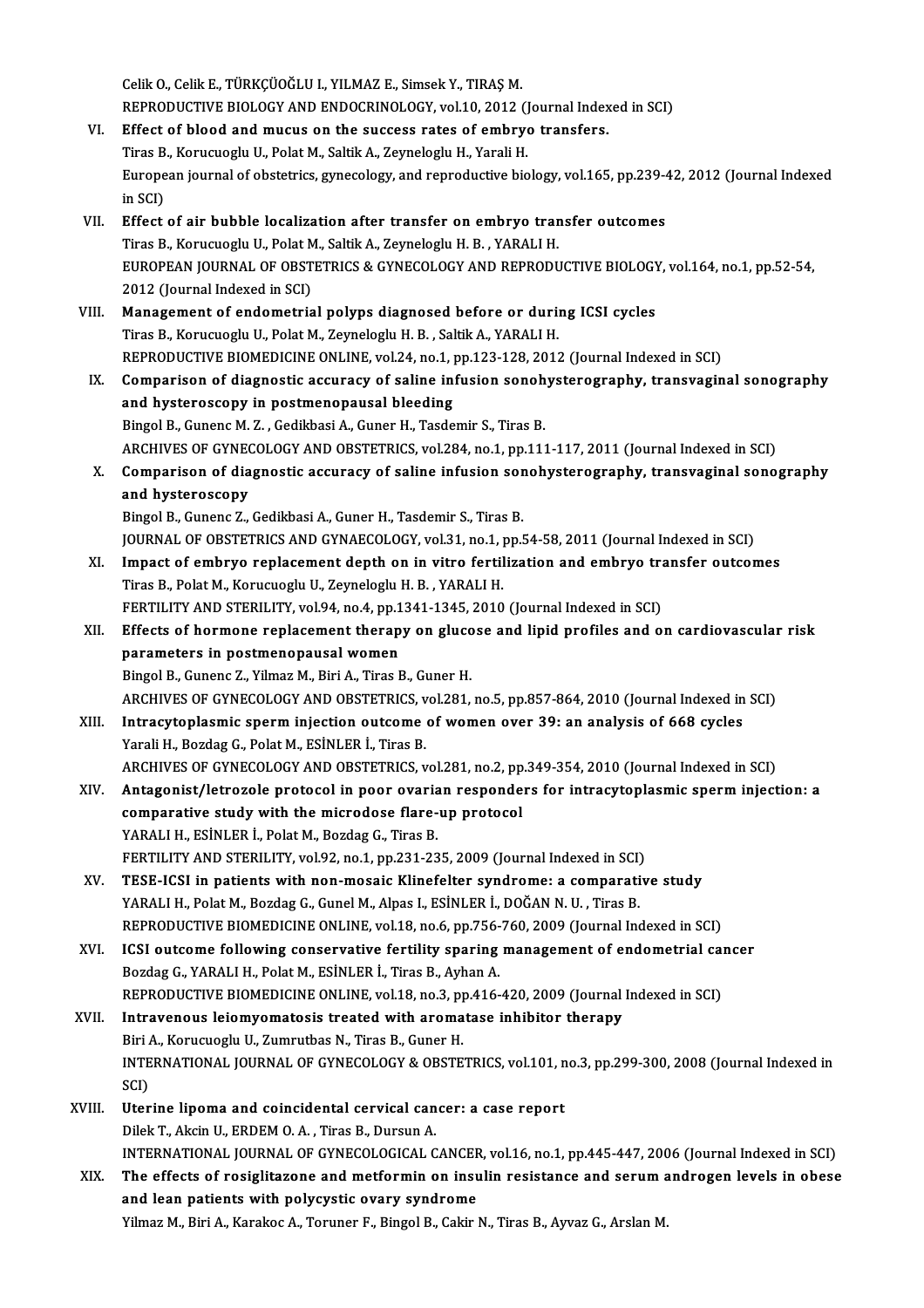JOURNAL OF ENDOCRINOLOGICAL INVESTIGATION, vol.28, no.11, pp.1003-1008, 2005 (Journal Indexed in SCI)<br>The effects of resiglitations and matformin on monatural systemy and hinertiam in nolveyatic eventy

JOURNAL OF ENDOCRINOLOGICAL INVESTIGATION, vol.28, no.11, pp.1003-1008, 2005 (Journal Indexed in SCI)<br>XX. The effects of rosiglitazone and metformin on menstrual cyclicity and hirsutism in polycystic ovary JOURNAL OF<br>The effects<br>syndrome<br><sup>Vilmon M - V</sup> The effects of rosiglitazone and metformin on menstrual cyclicity and hirsutism in polycystic ovary<br>syndrome<br>Yilmaz M., Karakoc A., Toruner F., Cakir N., Tiras B., Ayvaz G., Arslan M.

GYNECOLOGICAL ENDOCRINOLOGY,vol.21,no.3,pp.154-160,2005 (Journal Indexed inSCI)

- XXI. Assisted reproduction in the treatment of polycystic ovarian syndrome Urman B., Tiras B., Yakin K. REPRODUCTIVE BIOMEDICINE ONLINE, vol.8, no.4, pp.419-430, 2004 (Journal Indexed in SCI) Urman B., Tiras B., Yakin K.<br>REPRODUCTIVE BIOMEDICINE ONLINE, vol.8, no.4, pp.419-430, 2004 (Journal Indexenting sexual intercourse in a female patient<br>XXII. Acquired pelvic anomaly preventing sexual intercourse in a femal
- REPRODUCTIVE BIOMEN<br>Acquired pelvic anon<br>Takka S., Cila E., Tiras B.<br>APCHIVES OF OPTHOPA Acquired pelvic anomaly preventing sexual intercourse in a female patient<br>Takka S., Cila E., Tiras B.<br>ARCHIVES OF ORTHOPAEDIC AND TRAUMA SURGERY, vol.122, no.3, pp.177-178, 2002 (Journal Indexed in SCI)<br>Influence of execen
- Takka S., Cila E., Tiras B.<br>ARCHIVES OF ORTHOPAEDIC AND TRAUMA SURGERY, vol.122, no.3, pp.177-178, 2002 (Journal Indexed in SCI)<br>XXIII. Influence of exogenous estrogen administration on serum CA-125 originating from the en ARCHIVES OF ORTHOPAEDIC AND TRAUMA SURGERY, vol.12:<br>Influence of exogenous estrogen administration on se:<br>KARABACAK R. O. , Ilgin N., Tiras B., Gursoy R., Himmetoglu O.<br>INTERNATIONAL JOURNAL OF CYNECOLOCY & OBSTETPICS Influence of exogenous estrogen administration on serum CA-125 originating from the endometriu<br>KARABACAK R. O. , Ilgin N., Tiras B., Gursoy R., Himmetoglu O.<br>INTERNATIONAL JOURNAL OF GYNECOLOGY & OBSTETRICS, vol.76, no.2, KAR<br>INTE<br>SCI)<br>The INTERNATIONAL JOURNAL OF GYNECOLOGY & OBSTETRICS, vol.76, no.2, pp.169-172, 2002 (Jou<br>SCI)<br>XXIV. The penetration of cefoperazone and sulbactam into the lumbar intervertebral discs.
- SCI)<br>The penetration of cefoperazone and su<br>Köroğlu A., Acar O., Ustün M., Tiraş B., Eser O.<br>Journal of opinal disardars vel 14. pp.453.4. i The penetration of cefoperazone and sulbactam into the lumbar in<br>Köroğlu A., Acar O., Ustün M., Tiraş B., Eser O.<br>Journal of spinal disorders, vol.14, pp.453-4, 2001 (Journal Indexed in SCI)<br>Child abuse in Tunkew an experi Köroğlu A., Acar O., Ustün M., Tiraş B., Eser O.<br>Journal of spinal disorders, vol.14, pp.453-4, 2001 (Journal Indexed in SCI)<br>XXV. Child abuse in Turkey: an experience in overcoming denial and a description of 50 cases<br>Ore
- Journal of spinal disorders, vol.14, pp.453-4, 2001 (Journal Indexed in SCI)<br>Child abuse in Turkey: an experience in overcoming denial and a description of 50<br>Oral R., Can D., Kaplan S., Polat S., ATEŞ N., Cetin G., Miral Child abuse in Turkey: an experience in overcoming denial and a descriptional R., Can D., Kaplan S., Polat S., ATES N., Cetin G., Miral S., Hanci H., Ersahin Y., Tepe<br>CHILD ABUSE & NEGLECT, vol.25, no.2, pp.279-290, 2001 ( Oral R., Can D., Kaplan S., Polat S., ATEŞ N., Cetin G., Miral S., Hanci H., Ersahin Y., Tepeli N., et al.<br>CHILD ABUSE & NEGLECT, vol.25, no.2, pp.279-290, 2001 (Journal Indexed in SSCI)<br>XXVI. A multicenter child maltreatm
- CHILD ABUSE & NEGLECT, vol.25, no.2, pp.279-290, 2001 (Journal Indexed<br>A multicenter child maltreatment study: twenty-eight cases follow<br>Oral R., Can D., Hanci H., Miral S., Erşahin Y., Tepeli N., Bulguç A. G. , Tiraş B.<br>T A multicenter child maltreatment study: twenty-eight cases followed-up on a multidiscip<br>Oral R., Can D., Hanci H., Miral S., Erşahin Y., Tepeli N., Bulguç A. G. , Tiraş B.<br>The Turkish journal of pediatrics, vol.40, no.4, p Oral R., Can D., Hanci H., Miral S., Erşahin Y., Tepeli N., Bulguç A. G. , Tira:<br>The Turkish journal of pediatrics, vol.40, no.4, pp.515-23, 1998 (Journa<br>XXVII. Retained Tubocornual Endometrium and the TUMA Procedure<br>Karab
- The Turkish journal of pediatrics, vol.40, no.4, pp.515-23, 1998 (Journal Indexed in SCI Expanded)<br>Retained Tubocornual Endometrium and the TUMA Procedure<br>Karabacak R., Taner Z., Tiras B., Gursoy R., Yildirim M. Retained Tubocornual Endometrium and the TUMA Procedure<br>Karabacak R., Taner Z., Tiras B., Gursoy R., Yildirim M.<br>The Journal of the American Association of Gynecologic Laparoscopists, vol.3, 1996 (Journal Indexed in SCI<br>Ey Karabacak l<br>The Journal<br>Expanded)<br>Adult extr Expanded)<br>XXVIII. Adult extrarenal Wilms' tumor. A case report.

GürsoyR.,AkyolG.,TirasB.,GünerH.,SahinI.,Kurşaklioğlu S.,UluoğluO. Adult extrarenal Wilms' tumor. A case report.<br>Gürsoy R., Akyol G., Tiras B., Güner H., Sahin I., Kurşaklioğlu S., Uluoğlu O.<br>Gynecologic and obstetric investigation, vol.40, pp.141-4, 1995 (Journal Indexed in SCI)<br>Conadebl

XXIX. Gonadoblastoma and fertility.<br>Erhan Y., Toprak A., Ozdemir N., Tiras B. Gynecologic and obstetric investigation,<br>**Gonadoblastoma and fertility.**<br>Erhan Y., Toprak A., Ozdemir N., Tiras B.<br>Journal of clinical pathology vol 45, np 6 Journal of clinical pathology, vol.45, pp.828-9, 1992 (Journal Indexed in SCI)

## Articles Published in Other Journals

- rticles Published in Other Journals<br>I. Is It necessary to perform surgical staging in patients with giant immature ovarian teratomas<br>mimicking mature quatic teratoma at fragan section Is It necessary to perform surgical staging in patien<br>mimicking mature cystic teratoma at frozen section<br>CULED I, TUPP A P, TASKIPAN C, ONAN M, A, TATLLDO Is It necessary to perform surgical staging in patients with giant immature of mimicking mature cystic teratoma at frozen section<br>GÜLER İ., TURP A. B. , TAŞKIRAN Ç., ONAN M. A. , TATLI DOĞAN H., GÜNER H., TIRAŞ M.<br>Internat mimicking mature cystic teratoma at frozen section<br>GÜLER İ., TURP A. B. , TAŞKIRAN Ç., ONAN M. A. , TATLI DOĞAN H., GÜNER H., TIRAŞ M.<br>International Journal of Women's Health and Reproduction Sciences, vol.1, no.3, pp.105-GÜLER İ., TURP A. B. , TAŞKIRAN Ç., ONAN M. A. , TATLI DOĞAN H., GÜNER H., TIRAŞ M. International Journal of Women's Health and Reproduction Sciences, vol.1, no.3, pp.1<br>Indexed in ESCI)<br>II. Ileri evre over tümörünü taklit eden peritoneal tüberkülozis Olgu sunumu<br>CÜLER İ. VILMAZE ONAN M.A. TIRAS M. CÜNER H
- Indexed in ESCI)<br>İleri evre over tümörünü taklit eden peritoneal<br>GÜLER İ., YILMAZ E., ONAN M. A. , TIRAŞ M., GÜNER H.<br>Türk linekeleji ve Obstetrik Derneği Dergisi vel 5-ne 2 İleri evre over tümörünü taklit eden peritoneal tüberkülozis Olgu sunumu<br>GÜLER İ., YILMAZ E., ONAN M. A. , TIRAŞ M., GÜNER H.<br>Türk Jinekoloji ve Obstetrik Derneği Dergisi, vol.5, no.2, pp.130-133, 2008 (Other Refereed Nati GÜLER İ., YILMAZ E., ONAN M. A. , TIRAŞ M., GÜNER H.<br>Türk Jinekoloji ve Obstetrik Derneği Dergisi, vol.5, no.2, pp.130-133, 2(<br>III. Kadınların acil kontrasepsiyon hakkında bilgi ve tutumları<br>KORUCUOĞLU Ü., BİRİ A., BOZKURT
- Türk Jinekoloji ve Obstetrik Derneği Dergisi, vol.5, no.2, pp.130-133, 20<br>Kadınların acil kontrasepsiyon hakkında bilgi ve tutumları<br>KORUCUOĞLU Ü., BİRİ A., BOZKURT N., ÖZCAN P., YILMAZ E., TIRAŞ M.<br>Türk linekeleji ve Obst Kadınların acil kontrasepsiyon hakkında bilgi ve tutumları<br>KORUCUOĞLU Ü., BİRİ A., BOZKURT N., ÖZCAN P., YILMAZ E., TIRAŞ M.<br>Türk Jinekoloji ve Obstetrik Derneği Dergisi, vol.4, no.3, pp.195-198, 2007 (Other Refereed Natio KORUCUOĞLU Ü., BİRİ A., BOZKURT N., ÖZCAN P., YILMAZ E., TIRAŞ M.<br>Türk Jinekoloji ve Obstetrik Derneği Dergisi, vol.4, no.3, pp.195-198, 2007 (Other Refereed Nati<br>IV. Turkish Adolescents' Knowledge on and Attitude toward E
- Türk Jinekoloji ve Obstetrik Derneği Dergisi, vol.4, no.3, pp.195-198, 2007 (<br><mark>Turkish Adolescents' Knowledge on and Attitude toward Emergen</mark><br>BOZKURT N., Korucuoğlu Ü., Aksakal F. N. , Biri A., Çiftçi B., Maral I., Tiraş B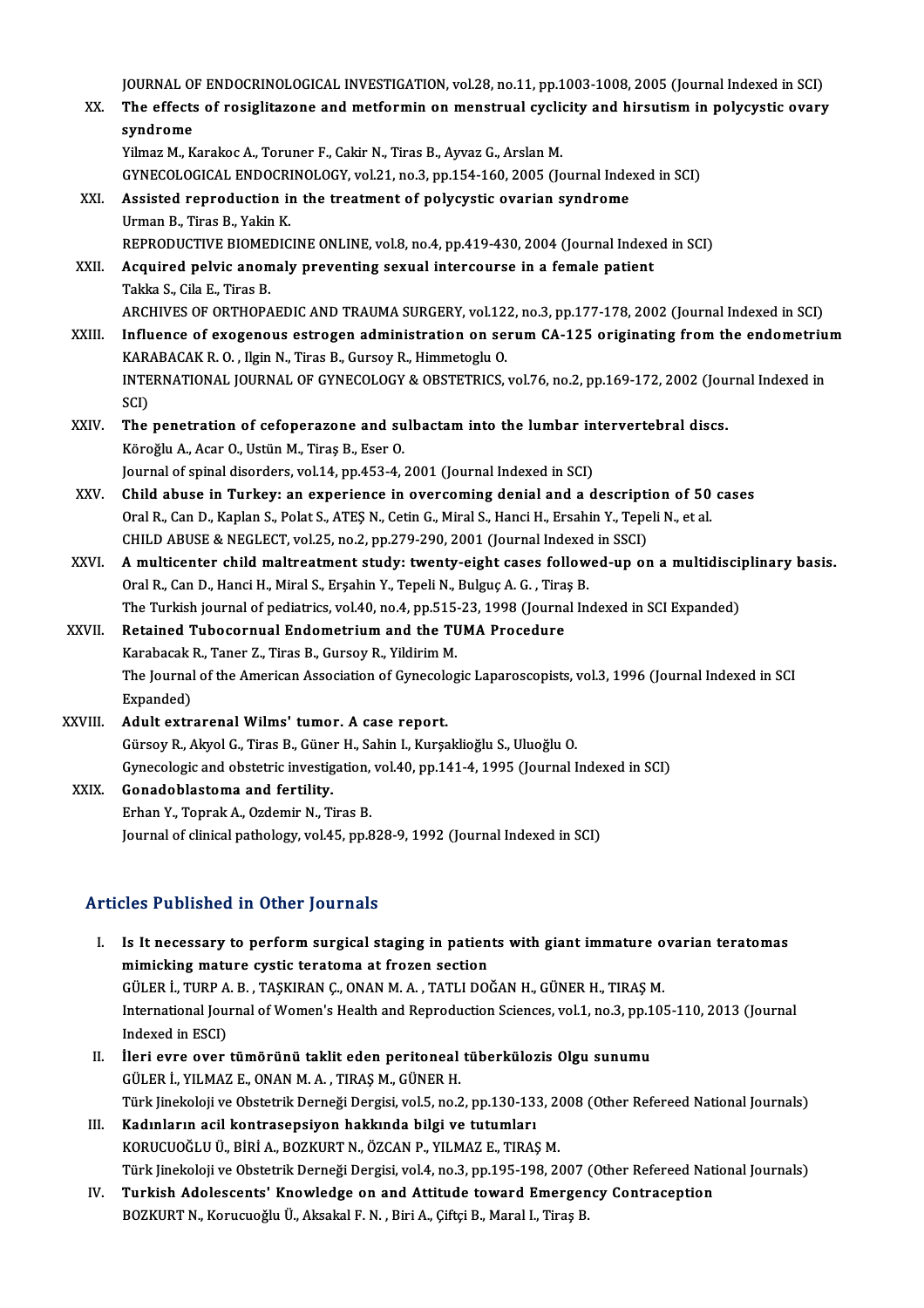Journal of Pediatric and Adolescent Gynecology, vol.19, no.6, pp.391-395, 2006 (Refereed Journals of Other<br>Institutions) Journal of Pe<br>Institutions)<br>Pinth prove Journal of Pediatric and Adolescent Gynecology, vol.19, no.6, pp.391-395, 2006 (Refereed Journal institutions)<br>V. Birth prevalence and distribution of congenital anomalies in a university hospital<br>Piri A. ONAN M.A., TIPAS

- Institutions)<br>Birth prevalence and distribution of co:<br>Biri A., ONAN M. A. , TIRAŞ M., Korucuoğlu Ü.<br>Perinatalaji Dergisi 2005 (Other Refereed N Birth prevalence and distribution of congenital anomal<br>Biri A., ONAN M. A. , TIRAŞ M., Korucuoğlu Ü.<br>Perinatoloji Dergisi, 2005 (Other Refereed National Journals)<br>Pir Üniversite bastanesinde Konienital Malformasyonle Biri A., ONAN M. A. , TIRAŞ M., Korucuoğlu Ü.<br>Perinatoloji Dergisi, 2005 (Other Refereed National Journals)<br>VI. Bir Üniversite hastanesinde Konjenital Malformasyonların Görülme Sıklığı ve Dağılımı
- Perinatoloji Dergisi, 2005 (Other Refereed National Journals)<br>Bir Üniversite hastanesinde Konjenital Malformasyonların Görüln<br>Biri A., ONAN M. A. , Korucuoğlu Ü., TANER M. Z. , TIRAŞ M., Himmetoğlu Ö.<br>Perinatoloji Dergisi Bir Üniversite hastanesinde Konjenital Malformasyonların Gə<br>Biri A., ONAN M. A. , Korucuoğlu Ü., TANER M. Z. , TIRAŞ M., Himmeto;<br>Perinatoloji Dergisi, pp.86, 2005 (Other Refereed National Journals)<br>Endemetrial assessment Biri A., ONAN M. A. , Korucuoğlu Ü., TANER M. Z. , TIRAŞ M., Himmetoğlu Ö.<br>Perinatoloji Dergisi, pp.86, 2005 (Other Refereed National Journals)<br>VII. Endometrial assessment by vaginal ultrasonography might reduce endome
- Perinatoloji Dergisi, pp.86, 2005 (O<br>Endometrial assessment by vag<br>with postmenapausal bleeding<br>CÜNEP H. TIBAS M. KABABACAKI Endometrial assessment by vaginal ultrasonography might reduce endometrial sampling<br>with postmenapausal bleeding<br>GÜNER H., TIRAŞ M., KARABACAK R. O. , ONAN M. A. , sarıkaya h., TANER M. Z. , YILDIZ A., Yıldırım M.<br>Turkiye with postmenapausal bleeding<br>GÜNER H., TIRAŞ M., KARABACAK R. O. , ONAN M. A. , sarıkaya h., TANER M. Z. , YILDIZ A., Yıldırım M.<br>Turkiye klinikleri Journal of Gynecology and Obstetrics, vol.5, no.4, pp.298, 1995 (Other Re GÜNER H., TIRAŞ M., KARABACAK R. O., ONAN M. A., sarıkaya h., TANER M. Z., YILDIZ A., Yıldırım M. Turkiye klinikleri Journal of Gynecology and Obstetrics, vol.5, no.4, pp.298, 1995 (Other Refereed Nation<br>Journals)<br>VIII. Postmenapozal Kanamalı Hastalarda Vajinal Ultrasonografi ile Endometrial Değerlendirme<br>Diegnestik Kü
- Journals)<br>Postmenapozal Kanamalı Hastalard<br>Diagnostik Kürtajları Azaltabilir mi<br>CÜNER H. TIRAS M. KARARACAKR O Postmenapozal Kanamalı Hastalarda Vajinal Ultrasonografi ile Endometrial Değerlendir<br>Diagnostik Kürtajları Azaltabilir mi<br>GÜNER H., TIRAŞ M., KARABACAK R. O. , ONAN M. A. , sarıkaya H., TANER M. Z. , Yıldız A., Yıldırım M.

Diagnostik Kürtajları Azaltabilir mi<br>GÜNER H., TIRAŞ M., KARABACAK R. O. , ONAN M. A. , sarıkaya H., TANER M. Z. , Yıldız A., Yıldırım M.<br>Türkiye Klinikleri Jinekoloji ve Obstetrik Dergisi, no.5, pp.298, 1995 (Other Refere

# Turkiye Kilnikleri jinekok<br>Books & Book Chapters I. İnfertilite

15 & Door Graptoru<br>İnfertilite<br>Yıldırım Köpük Ş., Utkan Korun Z. E. , Cakıroglu A. Y. , Tıraş M.<br>in: Berek & Nevel's Symeselegy Essentials, Pref. Dr. Süleymer

I. İnfertilite<br>Yıldırım Köpük Ş., Utkan Korun Z. E. , Cakıroglu A. Y. , Tıraş M.<br>in: Berek & Novak's Gynecology Essentials, Prof. Dr. Süleyman Cansun Demir,Öğr. Gör. Dr. Bekir Kahveci, Editor,<br>İstanbul Medikal Yayıncılık, Yıldırım Köpük Ş., Utkan Korun Z. E. , Cakıroglu A. Y. , Tıl<br>in: Berek & Novak's Gynecology Essentials, Prof. Dr. Sül<br>İstanbul Medikal Yayıncılık, İstanbul, pp.622-656, 2021<br>Williams Obstatrik

## II. Williams Obstetrik

TıraşM. (Editor)

in: Williams Obstetrik, Prof.Dr.Bülent TIRAS,Doç.Dr.Yiğit ÇAKIROĞLU, Editor, Güneş Kitabevi, Ankara, pp.1, 2020

## Tıraş M. (Editor)<br>in: Williams Obstetrik, Prof.Dr.Bülent TIRAŞ,Do<br>III. Endometriyozisin LaparoskopikTedavisi<br>TIRAS M. ÖZCAN B. CENKSOV C in: Williams Obstetrik, Prof.Dr.Bü<br>**Endometriyozisin Laparosko**<br>TIRAŞ M., ÖZCAN P., CENKSOY C.<br>in: NEZHAT OPERATİE LİNEKOLO

TIRAŞ M., ÖZCAN P., CENKSOY C.<br>in: NEZHAT OPERATİF JİNEKOLOJİK LAPAROSKOPİ VE HİSTEROSKOPİ Nezhat s Operative Gynecologic TIRAŞ M., ÖZCAN P., CENKSOY C.<br>in: NEZHAT OPERATİF JİNEKOLOJİK LAPAROSKOPİ VE HİSTEROSKOPİ Nezhat s Operative Gynecologic<br>Laparoscopy and Hysteroscopy, BÜLENT TIRAŞ, PINAR CENKSOY, CAHİT CENKSOY, Editor, Güneş Tip Kitabevl in: NEZHAT OPERA<br>Laparoscopy and I<br>pp.263-303, 2012<br>Laparoskopik Ad Laparoscopy and Hysterosco<br>pp.263-303, 2012<br>IV. Laparoskopik Adezyolizis<br>TIPAS M. GENIZSOV P pp.263-303, 2012<br><mark>Laparoskopik Adezy</mark><br>TIRAŞ M., CENKSOY P.<br>in: UNEKOLOUK LARA

Laparoskopik Adezyolizis<br>TIRAŞ M., CENKSOY P.<br>in: JİNEKOLOJİK LAPAROSKOPİ KLİNİK UYGULAMALAR VE GÜNCEL YAKLAŞIMLAR, ÖZAY ORAL, FURKAN<br>KAVARASOĞLU, Editor, Büyükbərf Tip Yayıpları, pp.131,140,2011 TIRAŞ M., CENKSOY P.<br>in: JİNEKOLOJİK LAPAROSKOPİ KLİNİK UYGULAMALAR VE GÜNCEI<br>KAYABAŞOĞLU, Editor, Büyükharf Tip Yayinlari, pp.131-140, 2011

# KAYABAŞOĞLU, Editor, Büyükharf Tip Yayinlari, pp.131-140, 2011<br>Refereed Congress / Symposium Publications in Proceedings

I. EFFECTS OF SUBENDOMETRIAL AUTOLOGOUS PLATELET RICH PLASMA INJECTION ON TOOR GONGLOSSY SYMPOSIAM I RENGRISMS IN ITOGGORINGS<br>EFFECTS OF SUBENDOMETRIAL AUTOLOGOUS PLATELET RICH PLASMA INJECTION ON<br>ENDOMETRIUM AND PREGNANCY RATES IN PATIENTS WITH UNRESPONSIVE THIN ENDOMETRIUM<br>UNDERCOING EROZEN TH EFFECTS OF SUBENDOMETRIAL AUTOLOGOUS PLATEI<br>ENDOMETRIUM AND PREGNANCY RATES IN PATIENT:<br>UNDERGOING FROZEN-THAWED EMBRYO TRANSFER<br>Calurarly A. Y., Tahma Y. A., Yüsetürk A., Kanasmanağlı Ö. ENDOMETRIUM AND PREGNANCY RATES IN PATIENTS WITH UNRESPONSIVE THIN ENDOMETRIUM<br>UNDERGOING FROZEN-THAWED EMBRYO TRANSFER<br>Cakıroglu A. Y. , Tohma Y. A. , Yücetürk A., Karaosmanoğlu Ö., Yıldırım Köpük Ş., Utkan Korun Z. E. ,

UNDERGOING FROZEN-7<br>Cakıroglu A. Y. , Tohma Y. A<br>M., Zeyneloğlu H. B. , Seli E.<br>ASPM Scientific Congress & Cakıroglu A. Y. , Tohma Y. A. , Yücetürk A., Karaosmanoğlu Ö., Yıldırım Köpük Ş., Utkan Korun Z. E. , Scott R. T. , Tıraş<br>M., Zeyneloğlu H. B. , Seli E.<br>ASRM Scientific Congress & Expo 2021, , Maryland, United States Of Am

M., Zeyr<br>ASRM S<br>pp.103<br>CPANU ASRM Scientific Congress & Expo 2021, , Maryland, United States Of America, 24 - 27 October 2021, vol.116, 1<br>pp.103<br>II. GRANULOSA CELLS OF WOMEN WITH PCOS WITH OR WITHOUT INSULIN RESISTANCE DISPLAY

pp.103<br>GRANULOSA CELLS OF WOMEN V<br>SIGNS OF METABOLIC DISTRESS<br>Corrolino M. Horrair S. Colarogly A. GRANULOSA CELLS OF WOMEN WITH PCOS WITH OR WITHOUT INSULIN RESISTANCE DISPLAY<br>SIGNS OF METABOLIC DISTRESS<br>Cozzolino M., Herraiz S., Cakıroglu A.Y. , Tıraş M., Velasco J. G. , Pacheco A., Rabadan S., Kohls G., Barrio A. I.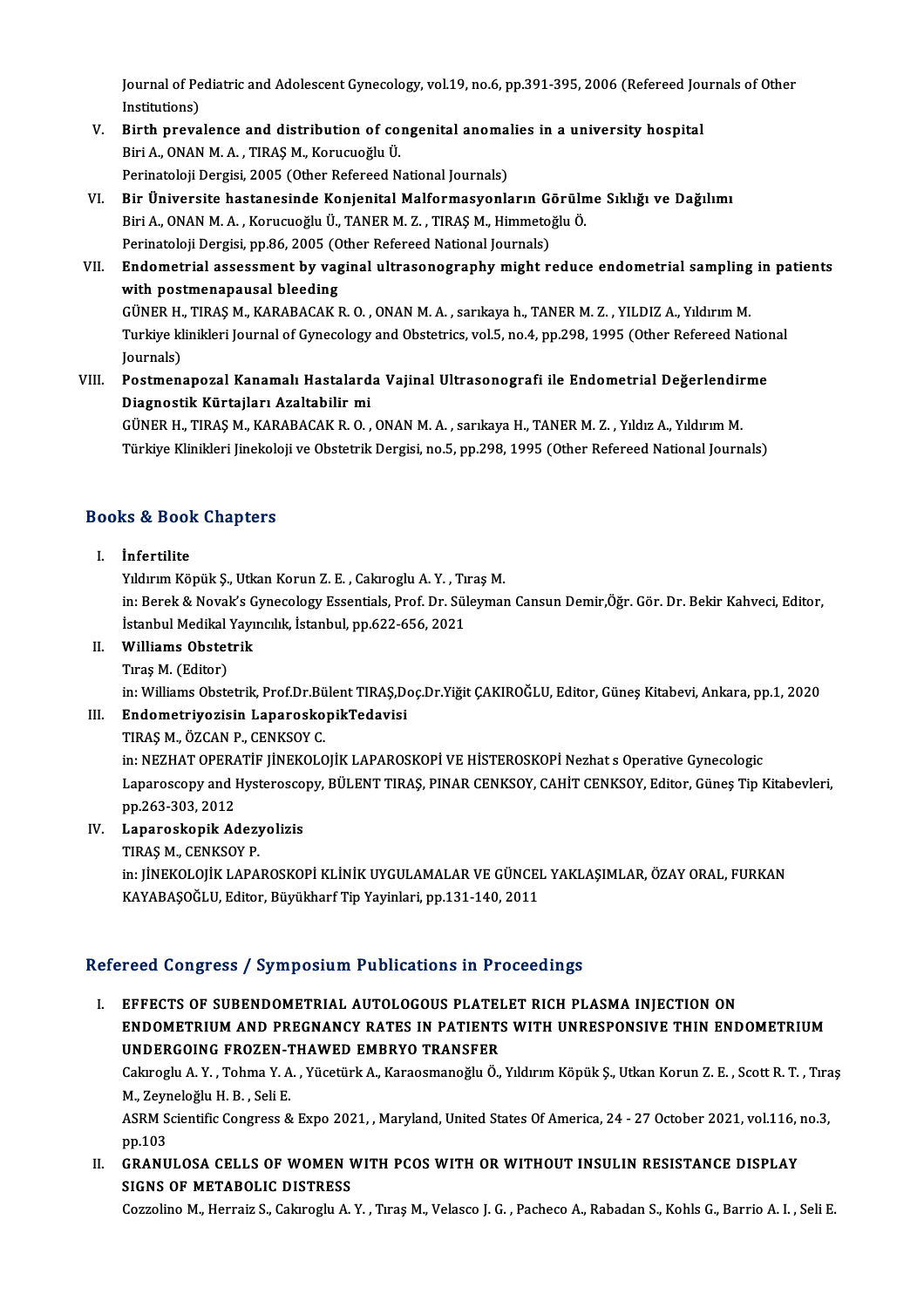ASRM Scientific Congress & Expo 2021, Maryland, United States Of America, 24 - 27 October 2021, vol.116, no.3,<br>nn 84 ASRM<br>pp.84<br>IVE O ASRM Scientific Congress & Expo 2021, Maryland, United States Of America, 24 - 27 October 2021, voltop.<br>III. IVF OUTCOMES IN 510 WOMEN WITH POOR OVARIAN RESPONSE (POR) TREATED WITH<br>INTRAOVARIAN INIECTION OF AUTOLOGOUS BLAT

- pp.84<br>IVF OUTCOMES IN 510 WOMEN WITH POOR OVARIAN RESPONSE (POR) TREA<br>INTRAOVARIAN INJECTION OF AUTOLOGOUS PLATELET RICH PLASMA (PRP)<br>Celurarly A.V., Vüsetürk A. Kanaamanažly Ö. Vilduum Känük S. Utlan Kanun 7, E. Sa IVF OUTCOMES IN 510 WOMEN WITH POOR OVARIAN RESPONSE (POR) TREATED WITH<br>INTRAOVARIAN INJECTION OF AUTOLOGOUS PLATELET RICH PLASMA (PRP)<br>Cakıroglu A.Y., Yücetürk A., Karaosmanoğlu Ö., Yıldırım Köpük Ş., Utkan Korun Z. E. , INTRAOVARIAN INJECTION OF AUTOLOGOUS PLATELET RICH PLASMA (PRP)<br>Cakiroglu A. Y., Yücetürk A., Karaosmanoğlu Ö., Yıldırım Köpük Ş., Utkan Korun Z. E., Scott R. T., Tiraş M., Seli E.<br>ASRM Scientific Congress & Expo 2021, Mar Cakiroglu<br>ASRM Scie<br>pp.28-29<br>THE FFE ASRM Scientific Congress & Expo 2021, Maryland, United States Of America, 24 - 27 October 2021, vol.116, no.3,<br>pp.28-29<br>IV. THE EFFECT OF INTRATESTICULAR INJECTION OF AUTOLOGOUS PLATELET RICH PLASMA (PRP) ON<br>SPEPM PETPIEVA
- pp.28-29<br>THE EFFECT OF INTRATESTICULAR INJECTION OF AUTOLOGOUS PLATELET RICH PLASMA (PRP) (<br>SPERM RETRIEVAL RATES AND IVF OUTCOMES IN MEN WITH NON-OBSTRUCTIVE AZOOSPERMIA<br>AND HISTORY OF FAJLED TESTICIJLAR SPERM EXTRACTION THE EFFECT OF INTRATESTICULAR INJECTION OF AUTOLOG<br>SPERM RETRIEVAL RATES AND IVF OUTCOMES IN MEN WITI<br>AND HISTORY OF FAILED TESTICULAR SPERM EXTRACTION<br>Cüdelei T. Celareslu A. V., Vüestürk A. Petr Vülsel S. Karaesmaneğ SPERM RETRIEVAL RATES AND IVF OUTCOMES IN MEN WITH NON-OBSTRUCTIVE AZOOSPERMIA<br>AND HISTORY OF FAILED TESTICULAR SPERM EXTRACTION<br>Güdelci T., Cakıroglu A. Y. , Yücetürk A., Batır Yüksel S., Karaosmanoğlu Ö., Yıldırım Köpük AND HISTORY OF FAILED TESTIC<br>Güdelci T., Cakıroglu A.Y. , Yücetürk A<br>Scott R. T. , Tıraş M., Kural A. R. , et al.<br>ASPM Scientific Congress & Erne 202 Güdelci T., Cakıroglu A. Y. , Yücetürk A., Batır Yüksel S., Karaosmanoğlu Ö., Yıldırım Köpük Ş., Utkan Korun Z. E. ,<br>Scott R. T. , Tıraş M., Kural A. R. , et al.<br>ASRM Scientific Congress & Expo 2021, , Maryland, United Sta Scott R<br>ASRM S<br>pp.331<br>OVAPL
- pp.331<br>V. OVARIAN RESERVE PARAMETERS AND IVF OUTCOMES IN 510 WOMEN WITH POOR OVARIAN <sub>PP</sub>.331<br>OVARIAN RESERVE PARAMETERS AND IVF OUTCOMES IN 510 WOMEN WITH POOR OVARIAN<br>RESPONSE (POR) TREATED WITH INTRAOVARIAN INJECTION OF AUTOLOGOUS PLATELET RICH<br>RLASMA (RRR) OVARIAN RESE<br>RESPONSE (POI<br>PLASMA (PRP)<br>Celarechi A.V. S RESPONSE (POR) TREATED WITH INTRAOVARIAN INJECTION OF AUTOLOGOUS PLATELET |<br>PLASMA (PRP)<br>Cakıroglu A.Y., Saltık A., Yücetürk A., Karaosmanoğlu Ö., Yıldırım Köpük Ş., Seli E., Tıraş M., Scott Jr R. T.<br>76th ANNIJAL ASPM CONC

PLASMA (PRP)<br>Cakıroglu A. Y. , Saltık A., Yücetürk A., Karaosmanoğlu Ö., Yıldırım Köpük Ş., Seli E., Tıraş M., Scott Jr R. T<br>76th ANNUAL ASRM CONGRESS, Oregon, United States Of America, 19 - 21 October 2020, pp.458 Cakiroglu A. Y. , Saltik A., Yücetürk A., Karaosmanoğlu Ö., Yıldırım Köpük Ş., Seli E., Tıraş M., Scott Jr R. T.<br>76th ANNUAL ASRM CONGRESS, Oregon, United States Of America, 19 - 21 October 2020, pp.458<br>70 - FOLLICULAR ACT

76th ANNUAL ASRM CONGRESS, Oregon, United States Of America, 19 - 21 October 2020, pp.458<br>FOLLICULAR ACTIVATION BY INTRAOVARIAN INJECTION OF AUTOLOGOUS PLATELET RICH PLASMA<br>(PRP) IN WOMEN WITH PRIMARY OVARIAN INSUFFICIENCY FOLLICULAR ACTIV<br>(PRP) IN WOMEN W<br>AND IVF OUTCOME (PRP) IN WOMEN WITH PRIMARY OVARIAN INSUFFICIENCY (POI): IMPACT ON OVARIAN RESERVE<br>AND IVF OUTCOME<br>Cakıroglu A. Y. , Saltık A., Yücetürk A., Karaosmanoğlu Ö., Köpük Ş. Y. , Scott Jr. R. T. , Tıraş M., Seli E.

AND IVF OUTCOME<br>Cakıroglu A. Y. , Saltık A., Yücetürk A., Karaosmanoğlu Ö., Köpük Ş. Y. , Scott Jr. R. T. , Tıraş M., Seli E.<br>76th Annual ASRM Scientific Congress, Oregon, United States Of America, 19 - 21 October 2020, pp

- VII. EFFECTS OF INTRAOVARIAN INJECTION OF AUTOLOGOUS PLATELET RICH PLASMA ON OVARIAN 76th Annual ASRM Scientific Congress, Oregon, United States Of America, 19 - 21 October 2020, pp.1<br>EFFECTS OF INTRAOVARIAN INJECTION OF AUTOLOGOUS PLATELET RICH PLASMA ON C<br>RESERVE AND IVF OUTCOMES IN WOMEN WITH PREMATURE RESERVE AND IVF OUTCOMES IN WOMEN WITH PREMATURE OVARIAN INSUFFICIENCY.<br>Cakiroglu Y., Saltik A., Yuceturk A., Karaosmanoglu O., Tayyar A. T. , Scott R. T. , Tiras B., Seli E. 75th Scientific Congress of the American-Society-for-Reproductive-Medicine (ASRM), Pennsylvania, United States OfAmerica,12 -16October 2019,vol.112 T5th Scientific Congress of the American-Society-for-Reproductive-Medicine (ASRM), Pennsylvania, United States<br>Of America, 12 - 16 October 2019, vol.112<br>VIII. IN WOMEN WITH POOR OVARIAN RESPONSE, INTRAOVARIAN INJECTION OF
- Of America, 12 16 October 2019, vol.112<br>IN WOMEN WITH POOR OVARIAN RESPONSE, INTRAOVARIAN INJECTION OF AU<br>RICH PLASMA IMPROVES OVARIAN RESERVE AND IVF OUTCOME PARAMETERS.<br>Cakinogh: Y. Sakik A. Yusaturk A. Karagamanogh: O IN WOMEN WITH POOR OVARIAN RESPONSE, INTRAOVARIAN INJECTION OF AUTO<br>RICH PLASMA IMPROVES OVARIAN RESERVE AND IVF OUTCOME PARAMETERS.<br>Cakiroglu Y., Saltik A., Yuceturk A., Karaosmanoglu O., Tayyar A.T. , Scott R.T. , Tiras RICH PLASMA IMPROVES OVARIAN RESERVE AND IVF OUTCOME PARAMETERS.<br>Cakiroglu Y., Saltik A., Yuceturk A., Karaosmanoglu O., Tayyar A. T. , Scott R. T. , Tiras B., Seli E.<br>75th Scientific Congress of the American-Society-for-R Cakiroglu Y., Saltik A., Yuceturk A., Karaosm<br>75th Scientific Congress of the American-Sof<br>Of America, 12 - 16 October 2019, vol.112<br>THE VARIATIONS OF AMH SERIIM CON
- 75th Scientific Congress of the American-Society-for-Reproductive-Medicine (ASRM), Pen<br>Of America, 12 16 October 2019, vol.112<br>IX. THE VARIATIONS OF AMH SERUM CONCENTRATIONS AFTER COH TREATMENT Of America, 12 - 16 October 2019, vol.112<br>THE VARIATIONS OF AMH SERUM CONCENT<br>Leylek O. A. , Tiras B., Halicigil C., Saltik A., Kavci N. 70th Annual Meeting of the American-Society-for-Reproductive-Medicine, Hawaii, United States Of America, 18 - 22 Leylek O. A., Tiras B., Halicigil C., Saltik A., Kavci N. October 2014, vol.102
- X. Relationship of human chorionic gonadotropin levels after oocyte triggering with oocyte maturation and IVF outcomes Relationship of human chorionic gonadotro<br>and IVF outcomes<br>Halicigil C., Leylek O.A. , Kavci N., Saltik A., Tiras B.<br>20th Annual Meeting of the European Society of L

30th Annual Meeting of the European-Society-of-Human-Reproduction-and-Embryology (ESHRE), Munich,<br>Germany, 29 June - 02 July 2014, vol.29, pp.224 Halicigil C., Leylek O. A. , Kavci N., Saltik A., Tiras I<br>30th Annual Meeting of the European-Society-of<br>Germany, 29 June - 02 July 2014, vol.29, pp.224<br>DOES SINGLE DOSE CRPH ACONIST ADMIN 30th Annual Meeting of the European-Society-of-Human-Reproduction-and-Embryology (ESHRE), Munich,<br>Germany, 29 June - 02 July 2014, vol.29, pp.224<br>XI. DOES SINGLE DOSE GNRH AGONIST ADMINISTRATION AFTER OOCYTE PICK-UP IN ANT

- Germany, 29 June 02 July 2014, vol.29, pp.224<br>DOES SINGLE DOSE GnRH AGONIST ADMINISTRATION AFTER OOCYTE PIC<br>CYCLES IMPROVE ENDOMETRIAL RECEPTIVITY AND PREGNANCY RATES?<br>Ting B. Loylek O. A., Holigigil C. Soltik A., Koygi DOES SINGLE DOSE GnRH AGONIST ADMINI<br>CYCLES IMPROVE ENDOMETRIAL RECEPTIV<br>Tins B., Leylek O. A. , Halicigil C., Saltik A., Kavci N. CYCLES IMPROVE ENDOMETRIAL RECEPTIVITY AND PREGNANCY RATES?<br>Tins B., Leylek O. A. , Halicigil C., Saltik A., Kavci N.<br>International-Federation-of-Fertility-Societies 21st World Congress on Fertility and Sterility / 69th An Tins B., Leylek O. A. , Halicigil C., Saltik A., Kavci N.<br>International-Federation-of-Fertility-Societies 21st World Congress on Fertility and Sterility / 69th Annual Me<br>of the American-Society-for-Reproductive-Medicine, M of the American-Society-for-Reproductive-Medicine, Massachusetts, United States Of America, 12 - 17 October 2013, vol.100 of the American-Society-for-Reproductive-Medicine, Massachusetts, United States Of America, 12<br>2013, vol.100<br>XII. Prognostic value of serum CA 125 and beta hCG ratio to separate ectopics from IUPs<br>Lough O. Time B. Seltik A
- 2013, vol.100<br><mark>Prognostic value of serum CA 125 and beta hCG</mark><br>Leylek O., Tiras B., Saltik A. Y. S. E. , Halicigil C., Kavci N.